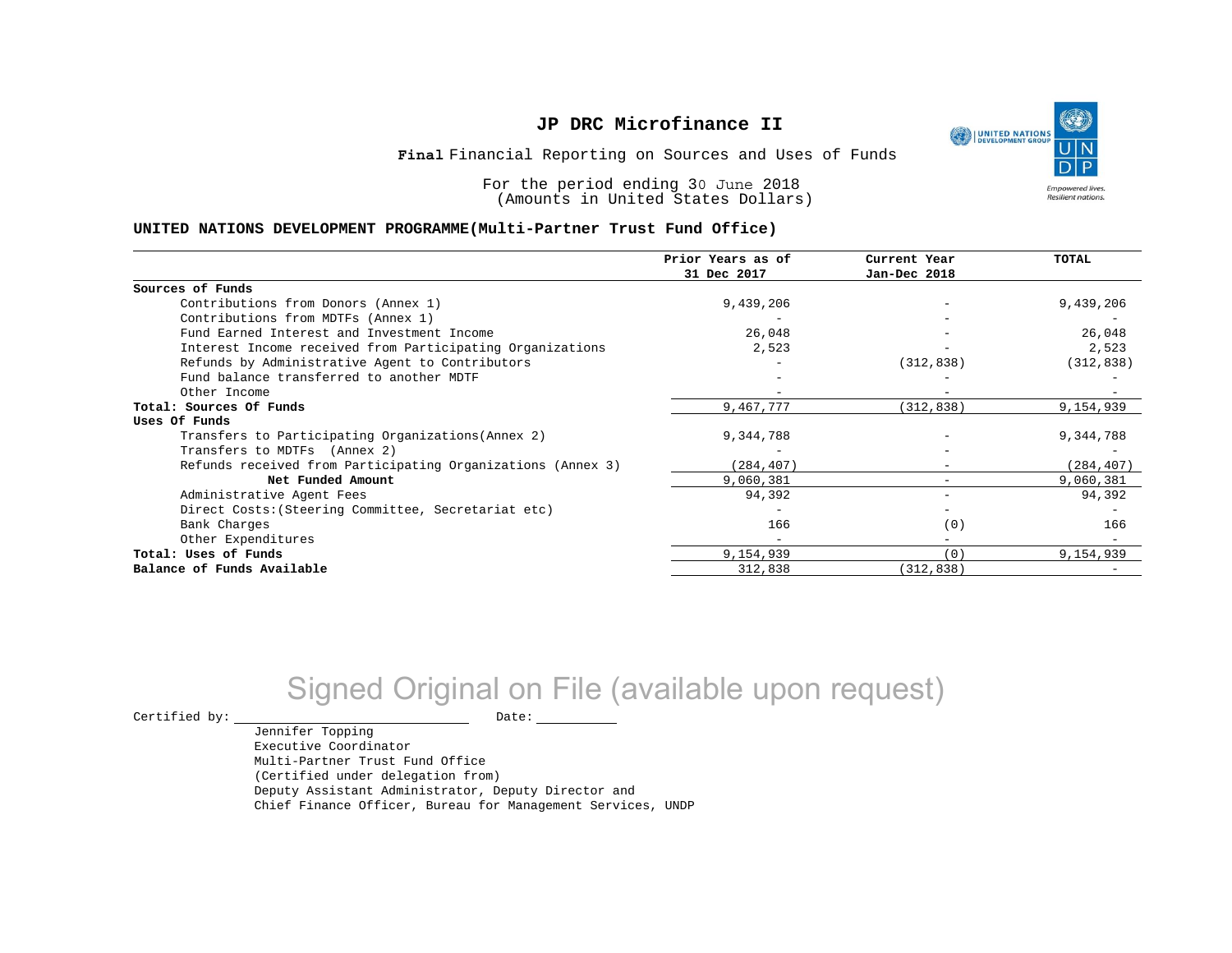

Financial Reporting on Sources and Uses of Funds **Final**

For the period ending 31 December 2018 (Amounts in United States Dollars)

#### **UNITED NATIONS DEVELOPMENT PROGRAMME(Multi-Partner Trust Fund Office)**

**Annex - 1: Contributions**

|                                | Prior Years as of | Current Year                 | TOTAL     |
|--------------------------------|-------------------|------------------------------|-----------|
|                                | 31 Dec 2017       | Jan-Dec 2018                 |           |
| From Contributors              |                   |                              |           |
| GOVERNMENT OF BELGIUM          | 5,048,006         | $\qquad \qquad \blacksquare$ | 5,048,006 |
| SWEDISH INT'L DEVELOPMENT COOP | 4,391,200         | $\overline{\phantom{0}}$     | 4,391,200 |
| Total: Contributions           | 9,439,206         | $-$                          | 9,439,206 |

# Signed Original on File (available upon request)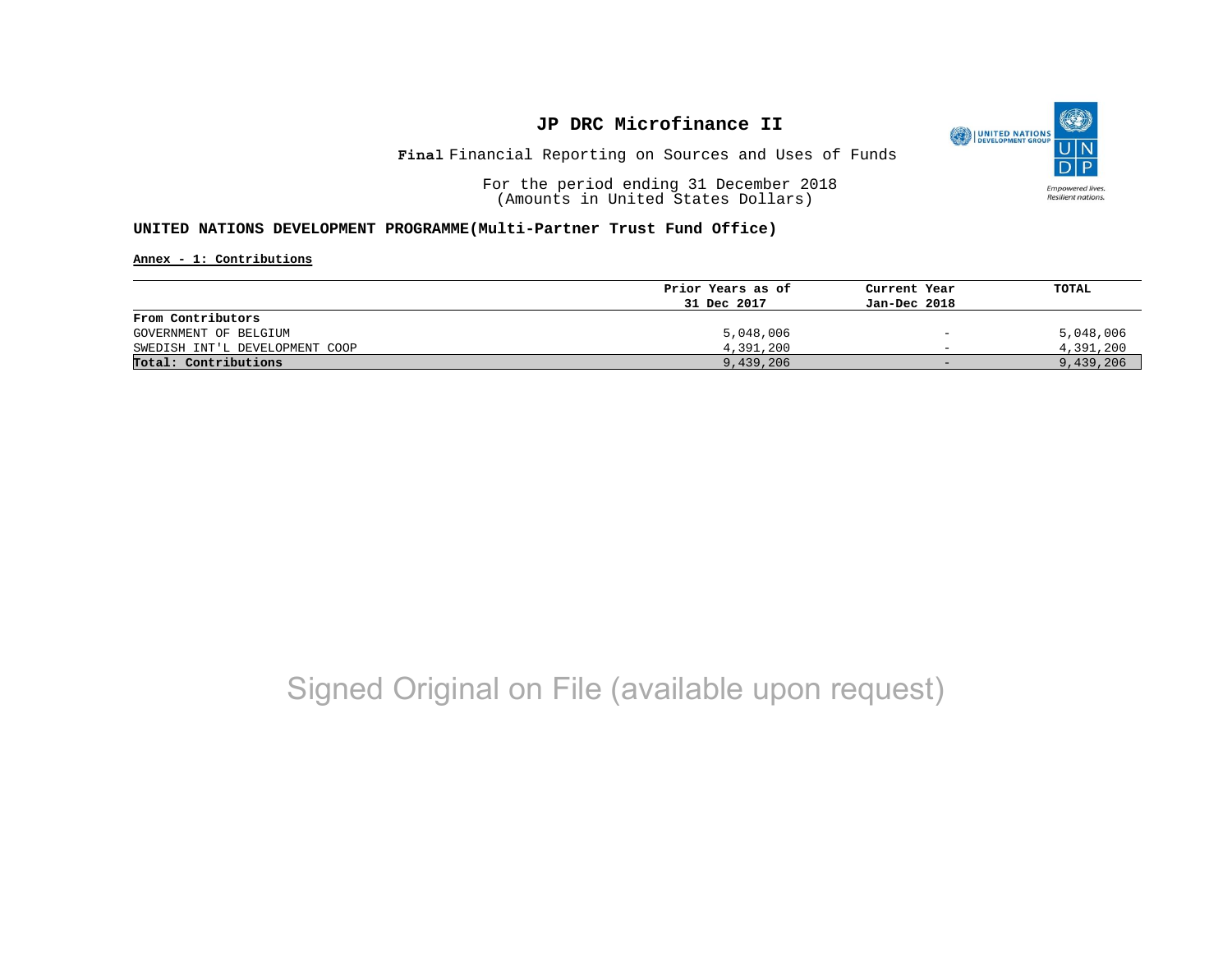

Financial Reporting on Sources and Uses of Funds **Final**

For the period ending 31 December 2018 (Amounts in United States Dollars)

#### **UNITED NATIONS DEVELOPMENT PROGRAMME(Multi-Partner Trust Fund Office)**

**Annex - 2: Transfers**

|                                | Prior Years as of | Current Year      | TOTAL     |
|--------------------------------|-------------------|-------------------|-----------|
|                                | 31 Dec 2017       | Jan-Dec 2018      |           |
| To Participating Organizations |                   |                   |           |
| UNCDF                          | 5,606,872         | $-$               | 5,606,872 |
| UNDP                           | 3,737,916         | $\qquad \qquad -$ | 3,737,916 |
|                                |                   |                   |           |
| Total Transfers                | 9,344,788         | $-$               | 9,344,788 |
|                                |                   |                   |           |

# Signed Original on File (available upon request)